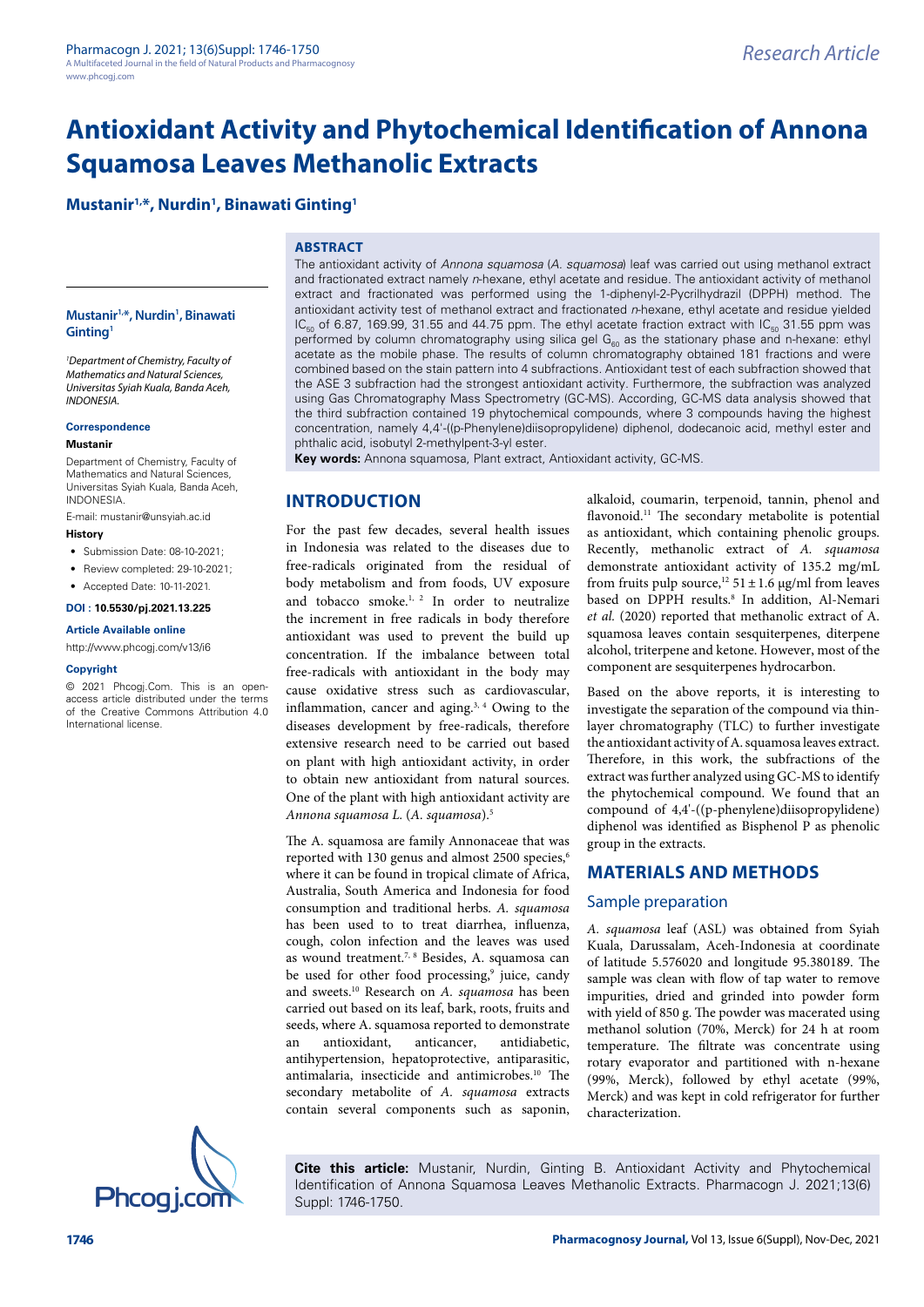### Sample characterizations

Subsequently, DPPH assay was used to determine antioxidant activity of ASL extract based on previous method.13 1 mL of 0.4 mM DPPH was dropped into various concentration of ASL methanol extract namely 6.25, 12.5, 25, 50 and 100 ppm solution (4 mL). The solution was homogenized with vortex mixer and incubate for 30 min at 37 °C. The absorbance at 517 nm was recorded using UV-Vis spectrophotometer, where each concentration of ASL was recorded by triplicate to obtained IC<sub>50</sub> value. As comparison, ascorbic acid was used as reference. In order to separate the non-volatile mixture, thin layer chromatography was carried out. ASL ethyl acetate extract about 3.03 g was fractionated using silica gel coloumn chromatography and n-hexane as liquid phase with gradient elution. Each fraction obtained using TLC with ratio n-hexane and ethyl acetate (2:8). The resulting fraction with similar pattern was combined with subfractioned to determine the antioxidant activity according to above procedure. Furthermore, the identification of ethyl acetate and its subfraction extract was performed to observed the phytochemical screening such as alkaloid, flavonoid, saponin, steroid, terpenoid dan phenolic according to Harborne methods.14 To understand the phytochemical compound contain in ASL extract, GC-MS (Thermo Scientific). The non-polar colomn with He carrier gas was injected and the measurement temperature of 250  $\rm{^{\circ}C}$  for 68.54 min.

### RESULTS AND DISCUSSIONS

Antioxidant activity was carried out using DPPH method with various concentration. Several concentration namely 6.25, 12.5, 25, 50 and 100 ppm of ASL extract, meanwhile 3, 9, 12 and 15 ppm of ascorbic acid were prepared. The antioxidant activity of ASL extract was obtained from  $IC_{50}$  value as function of concentration. The antioxidant activity of A. squamosal can be refer to Table 1.

Based on Table 1, the antioxidant activity of ASM is higher than that ASE, ASH and Residual with following sequence from highest to lowest namely ASM > ASE > Residual >ASH, where ASE IC50 is closed to ascorbic acid and therefore further used for isolation process.

### TLC analysis

TLC results show that 181 fraction in total with each fraction was monitored based on similar stain marker for each fraction. Elution of fraction 1-180 as shown in Figure 1.

Stain marker for each similar fractions was combine into another subfraction and divided into 4 subfraction namely, ASE 1 (1-75), ASE 2 (76-85), ASE 3 (86-135) and ASE 4 (136-181). The subfraction for TLC was carried out with similar result and ASE 1-4 fraction was observed in Figure 2.

#### **Table 1. Antioxidant activity of A. squamosa leaf extracts.**

| <b>Sample</b> | Nilai IC $_{50}$ (ppm) |
|---------------|------------------------|
| <b>ASM</b>    | 6.87                   |
| ASH           | 169.99                 |
| ASE           | 31.55                  |
| Residual      | 44.75                  |
| Ascorbic acid | 3.03                   |

#### Table 2. ASE subfraction and its mass with IC<sub>50</sub> value.

| <b>Fraction</b>  | <b>Subfraction</b> | <b>Fraction mass</b><br>(mq) | IC $_{50}$<br>(ppm) |
|------------------|--------------------|------------------------------|---------------------|
| ASE <sub>1</sub> | $1 - 75$           | 348.5                        | 120.93              |
| ASE <sub>2</sub> | 76-85              | 502.5                        | 139.28              |
| ASE <sub>3</sub> | 86-135             | 456.5                        | 79.11               |
| ASE <sub>4</sub> | 136-181            | 347.5                        | 108.02              |
| Ascorbic acid    |                    | ۰                            | 4.07                |



**Figure 1.** Elution fraction of ASE from fraction 1- 180 visualized under UV lamp 365 nm.



**Figure 2.** TLC subfraction from 1-4 visualized under UV 254 and 365 nm.

Stain marker was obtained from TLC for four different subfractions of ASE indicates there is insignificant process due to the mixed compound, where suitable eluent was necessary to determine antioxidant activity and identification of phytochemical compound.

### Antioxidant activity of ASE extract

Based on the DPPH method, the IC50 value of each ASE subfraction was obtained as shown in Table 4. Subfraction ASE-3 exhibit highest IC50 among other subfraction, which implying that antioxidant activity weaker compared to that ethyl acetate extracts. Lower antioxidant activity can be explained due to the functional group of ethyl acetate extract accepting a hydrogen atom to DPPH free radicals scavenging. In addition, the synergic effect if 2 compounds or more can gives beneficial with higher antioxidant activity if compared to prior subfraction using TLC. Accordingly, the phytochemical compound of ASE and its subfractions was determined as shown in Table 3 for alkaloid, flavonoid, saponin, terpenoid, steroid dan phenolic, where + and - represents with and without secondary metabolites, respectively.

The phytochemical results indicates that all subfractions contained alkaloid with Dragendorff and Mayer reagent. Besides, terpenoid, steroid and phenolic were observed without the presence of flavonoid and saponin. Recently, phytochemical compound of *A. squamosa* was investigated,<sup>15, 16</sup> which contain phenolic, flavonoid, sulfated polysaccharide, tannins, and triterpenoids. Besides, *A. squamosa* chloroform extract contained steroid, terpenoid and phenolic compound, where chloroform with similar solvent polarity (semipolar) with ethyl acetate.<sup>17</sup> Accordingly, the differences in secondary metabolites found in different extract was mainly due to the different in geography, climate, soil condition and age of *A. squamosa* plant.

The phytochemical compound contain in ASE-3 subfraction was identified using GC-MS and 19 phytochemical compounds were identified. The highest compound was patchouli alcohol, azulene, seychellene, α-Guaiene and 1H-3a,7-Methanoazulene,2,3,6,7,8,8ahexahydro-1,4,9,9-tetramethyl-,(1α,3aα,7α,8aß) with concentration of 27.59, 11.84, 9.68, 8.72 and 8.30%, respectively as shown in Figure 3.

The phytochemical compound in subfraction ASE-3 based on GC-MS analysis was shown in Table 4.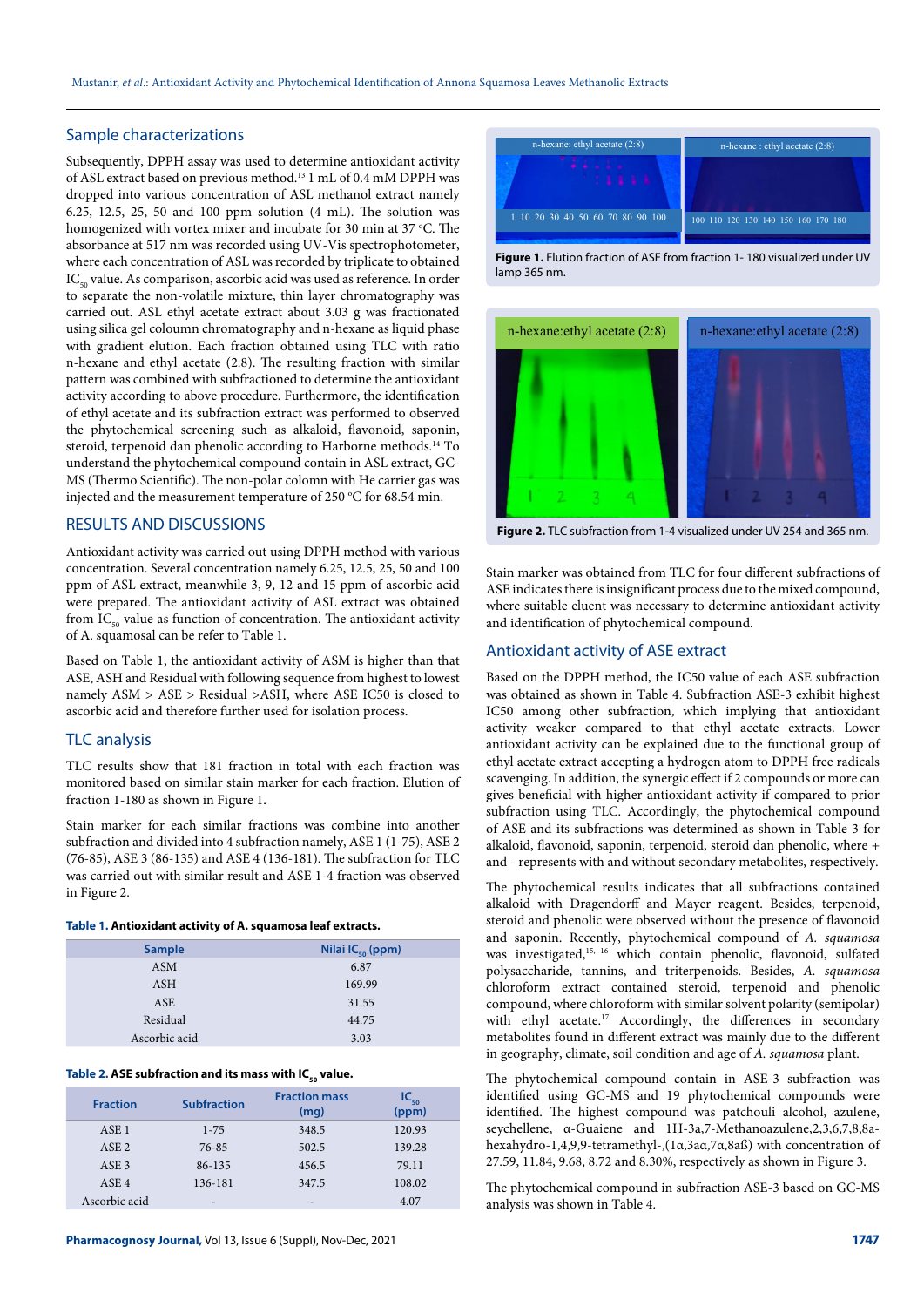

**Figure 3.** GC-MS spectrum of ASE-3 subfractions.

| <b>Sample</b>    | <b>Alkaloid</b>          |                    |        |                          |                | <b>Steroid</b>   | <b>Phenolic</b> |  |
|------------------|--------------------------|--------------------|--------|--------------------------|----------------|------------------|-----------------|--|
|                  | <b>Mayer</b>             | <b>Dragendorff</b> | Wagner | <b>Flavonoid</b>         | <b>Saponin</b> | <b>Terpenoid</b> |                 |  |
| ASE              | $\overline{\phantom{a}}$ |                    | +      | $\overline{\phantom{a}}$ |                |                  |                 |  |
| ASE <sub>1</sub> | $\overline{\phantom{0}}$ |                    | $^{+}$ | $\overline{\phantom{0}}$ | -              |                  |                 |  |
| ASE <sub>2</sub> | $\qquad \qquad$          |                    | $^+$   | $\overline{\phantom{0}}$ |                |                  |                 |  |
| ASE <sub>3</sub> | $\overline{\phantom{0}}$ |                    | $\pm$  | $\overline{\phantom{a}}$ |                |                  |                 |  |
| ASE <sub>4</sub> | $\overline{\phantom{a}}$ |                    | $\pm$  | $\overline{\phantom{a}}$ | $\sim$         |                  | ÷               |  |
|                  |                          |                    |        |                          |                |                  |                 |  |

### **Table 3. Phytochemical screening of ASE and its subfractions.**

#### **Table 4. Relative percentage of the compounds detected in ASE-3 subfraction by GC-MS.**

| No.              | <b>Compound Name</b>                                                                      | <b>Retention time</b><br>(min) | Peak area (%) | <b>Similarity Index</b><br>(9/6) |
|------------------|-------------------------------------------------------------------------------------------|--------------------------------|---------------|----------------------------------|
| $\mathbf{1}$     | Cyclohexasiloxane, dodecamethyl-                                                          | 12.338                         | 2.44          | 65                               |
| $\overline{2}$   | Cycloheptasiloxane, tetradecamethyl-                                                      | 16.471                         | 22.39         | 73                               |
| 3                | Dodecanoic acid, methyl ester                                                             | 16.977                         | 5.66          | 68                               |
| $\overline{4}$   | 2-Pyrazolin-5-ol, 3-trifluoromethyl-5-(3-pyridyl)-1-(2-<br>pyridylcarbonyl)-              | 19.399                         | 0.12          | 37                               |
| $\sqrt{5}$       | Cyclooctasiloxane, hexadecamethyl-                                                        | 20.239                         | 27.43         | 82                               |
| $\boldsymbol{6}$ | syn-Retinal methoxime                                                                     | 20.783                         | 0.30          | 43                               |
| $\overline{7}$   | Methyl glycocholate, 3TMS derivative                                                      | 21.412                         | 0.91          | 37                               |
| $\,8\,$          | 4,4'-((p-Phenylene)diisopropylidene) diphenol                                             | 22.443                         | 5.94          | 52                               |
| 9                | Cyclononasiloxane, octadecamethyl-                                                        | 23.531                         | 0.75          | 79                               |
| 10               | Cyclononasiloxane, octadecamethyl-                                                        | 23.541                         | 16.60         | 79                               |
| 11               | Phthalic acid, isobutyl 2-methylpent-3-yl ester                                           | 24.140                         | 1.39          | 59                               |
| 12               | 6,8-Difluoro-2,2,4,4,6,7,7,8,9,9-decamethyl-<br>$[1,3,5,2,4,6,7,8,9]$ trioxahexasilonane  | 24.596                         | 0.66          | 47                               |
| 13               | 2-Naphthalenecarboxylic acid, 4,4'- methylenebis[3-<br>methoxy-                           | 25.909                         | 0.16          | 39                               |
| 14               | Octasiloxane,<br>1, 1, 3, 3, 5, 5, 7, 7, 9, 9, 11, 11, 13, 13, 15, 15-<br>hexadecamethyl- | 26.494                         | 8.16          | 67                               |
| 15               | 2-Myristynoyl-glycinamide                                                                 | 27.160                         | 0.15          | 37                               |
| 16               | 4-tert-Octylphenol, TMS derivative                                                        | 29.038                         | 5.31          | 42                               |
| 17               | Silicic acid, diethyl bis(trimethylsilyl) ester                                           | 31.786                         | 0.59          | 56                               |
| 18               | Tricyclo[4.2.1.0(2,5)]non-7-ene,<br>$3,4-$<br>di(tris(trimethylsilyloxy)silyl)-           | 33.990                         | 1.00          | 57                               |
| 19               | Cyclotrisiloxane, hexamethyl-                                                             | 35.530                         | 0.05          | 64                               |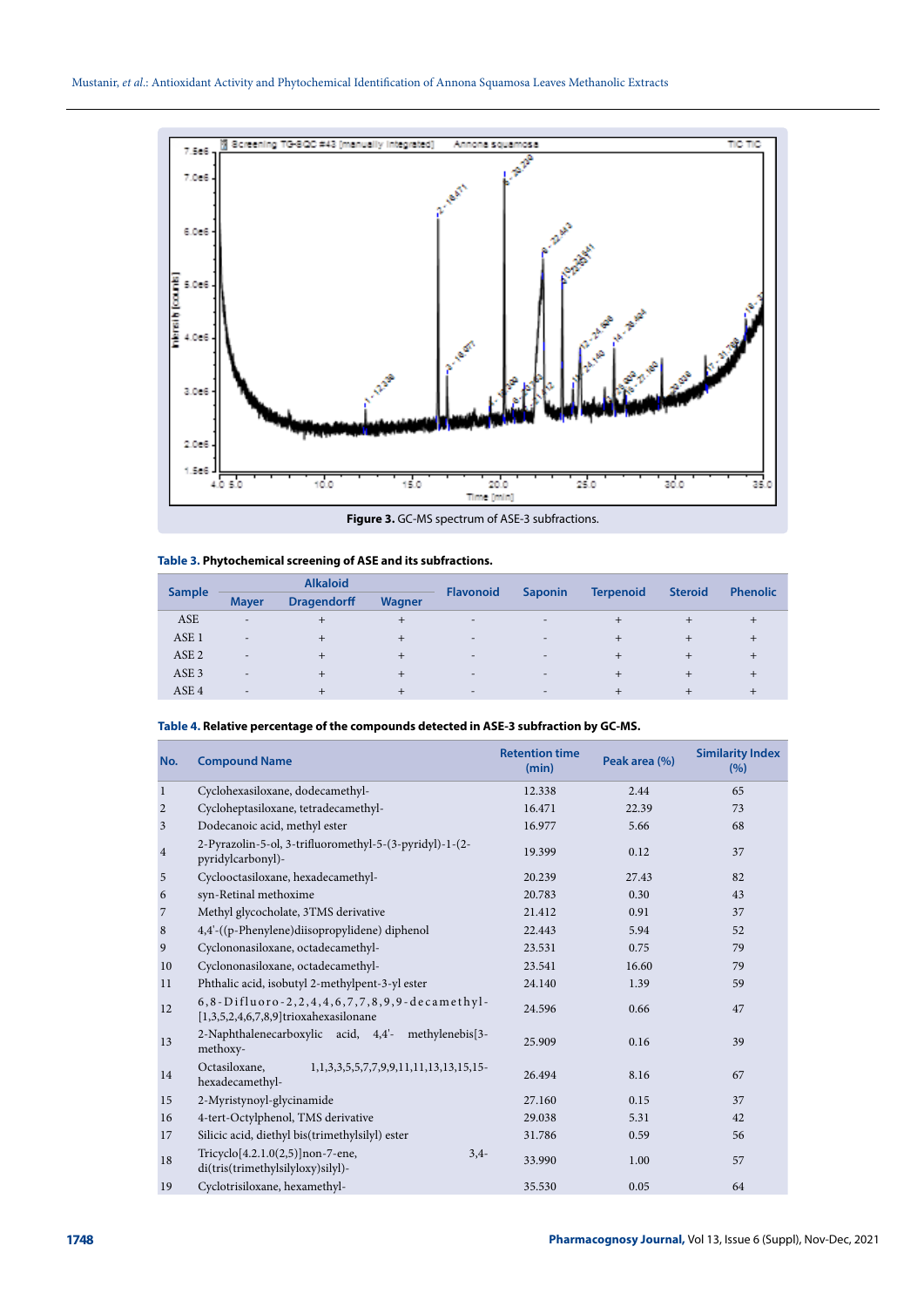

The natural compound contain ASE subfraction 3 such as dodecanoic acid, methyl ester; 2-pyrazolin-5-ol, 3-trifluoromethyl-5-(3-pyridyl)- 1-(2-pyridylcarbonyl)-, syn-Retinal methoxime, phthalic acid, isobutyl 2-methylpent-3-yl ester, 2-Naphthalenecarboxylic acid, 4,4'-((p-Phenylene)diisopropylidene) diphenol and 2-myristynoyl-Meanwhile, 4,4'-((p-Phenylene)diisopropylidene) diphenol is a compound with concentration of 5.94%, which contain antioxidant activity and the chemical structure was shown in Figure 4.

Chemical structure of 4,4'-((p-phenylene)diisopropylidene)diphenol is considered as phenolic group with two functional group and molecular formula of  $C_{24}H_{26}O_2$  or so called Bisphenol P that was used as plastics and can food packaging. Moreover, bisphenol was commonly used to prevent the corrosion in metal.<sup>18</sup> Several isomer of bisphenol namely bisphenol B, F, P, S and Z. Based on the molecular structure, the presence of bisphenol functional group may cause reaction of DPPH radical with hydrogen donor or electron accepting, thus leading to the enhancement of scavenging activity of phenolic.

# **CONCLUSIONS**

In summary, *A. squamosa* leaf extracts and the identification of phytochemical compound of A. squamosa subfractions via TLC method were investigated. The antioxidant activity of A. squamosa leaf extracts based on DPPH scavenging activity such as ASM, ASE, residual and ASH demonstrate IC50 values of 6.79, 31.50, 44.70 and 170.10 ppm, respectively. Furthermore, the subfraction using TLC method with lowest IC50 of ASE-3 compared to ASE1,2 and 4. Based on GC-MS analysis 4,4'-((p-Phenylene)diisopropylidene) diphenol, dodecanoic acid, methyl ester and phthalic acid, isobutyl 2-methylpent-3-yl ester with concentration of 5.94, 5.66 and 1.39 %, respectively. However, further investigation is required to determine the active compound of antioxidant and structural elucidation to obtain the active antioxidant structure.

### **ACKNOWLEDGEMENT**

The authors would like to thanks Universitas Syiah Kuala with Hibah Penelitian to conduct this research.

## **CONFLICTS OF INTEREST**

None.

## **REFERENCES**

- 1. Hasan F, Khachatryan L, Lomnicki S. Comparative studies of environmentally persistent free radicals on total particulate matter collected from electronic and tobacco cigarettes. Environmental science & technology. 2020;54(9):5710-8. doi: [https://doi.](https://doi.org/10.1021/acs.est.0c00351) [org/10.1021/acs.est.0c00351.](https://doi.org/10.1021/acs.est.0c00351)
- 2. Suryadinata RV, Wirjatmadi B, Lorensia A. The time pattern of selenomethionine administration in preventing free radicals due to exposure to electric cigarette smoke. Journal of Public Health Research. 2021;10(2). doi: [https://doi.org/10.4081/jphr.2021.2232.](https://doi.org/10.4081/jphr.2021.2232)
- 3. Dhalaria R, Verma R, Kumar D, Puri S, Tapwal A, Kumar V, et al. Bioactive compounds of edible fruits with their anti-aging properties: A comprehensive review to prolong human life. Antioxidants. 2020;9(11):1123. doi: <https://doi.org/10.3390/antiox9111123>.
- 4. Mercurio V, Cuomo A, Cadeddu Dessalvi C, Deidda M, Di Lisi D, Novo G, et al. Redox imbalances in ageing and metabolic alterations: implications in cancer and cardiac diseases. an overview from the working group of cardiotoxicity and cardioprotection of the Italian society of cardiology (SIC). Antioxidants. 2020;9(7):641. doi: [https://](https://doi.org/10.3390/antiox9070641) [doi.org/10.3390/antiox9070641.](https://doi.org/10.3390/antiox9070641)
- Zahid M, Arif M, Rahman MA, Singh K, Mujahid M. Solvent extraction and gas chromatography–mass spectrometry analysis of Annona squamosa L. seeds for determination of bioactives, fatty acid/fatty oil composition, and antioxidant activity. Journal of dietary supplements. 2018;15(5):613-23. doi: [https://doi.org/10.1080/19390211.2017.1366](https://doi.org/10.1080/19390211.2017.1366388) [388.](https://doi.org/10.1080/19390211.2017.1366388)
- 6. Xue B, Tan Y-H, Thomas DC, Chaowasku T, Hou X-L, Saunders RM. A new Annonaceae genus, Wuodendron, provides support for a post–boreotropical origin of the Asian–Neotropical disjunction in the tribe Miliuseae. Taxon. 2018;67(2):250-66. doi: [https://doi.](https://doi.org/10.12705/672.2) [org/10.12705/672.2.](https://doi.org/10.12705/672.2)
- 7. Dholvitayakhun A, Trachoo N, Sakee U, Cushnie TT. Potential applications for Annona squamosa leaf extract in the treatment and prevention of foodborne bacterial disease. Natural product communications. 2013;8(3):1934578X1300800327. doi: [https://doi.](https://doi.org/10.1177/1934578X1300800327) [org/10.1177/1934578X1300800327.](https://doi.org/10.1177/1934578X1300800327)
- 8. Al-Nemari R, Al-Senaidy A, Semlali A, Ismael M, Badjah-Hadj-Ahmed AY, Bacha AB. GC-MS profiling and assessment of antioxidant, antibacterial, and anticancer properties of extracts of Annona squamosa L. leaves. BMC Complementary Medicine and Therapies. 2020;20(1):1-14. doi: <https://doi.org/10.1186/s12906-020-03029-9>.
- 9. Souza FTC, Santos ER, Silva JdC, Valentim IB, Rabelo TCB, Andrade NRFd, et al. Production of nutritious flour from residue custard apple (Annona squamosa L.) for the development of new products. Journal of Food Quality. 2018;2018. doi: [https://doi.](https://doi.org/10.1155/2018/5281035) [org/10.1155/2018/5281035.](https://doi.org/10.1155/2018/5281035)
- 10. Ma C, Chen Y, Chen J, Li X, Chen Y. A review on Annona squamosa L.: phytochemicals and biological activities. The American journal of Chinese medicine. 2017;45(05):933-64. doi: [https://doi.org/10.1142/](https://doi.org/10.1142/S0192415X17500501) [S0192415X17500501](https://doi.org/10.1142/S0192415X17500501).
- 11. Nguyen M, Nguyen V, Le V, Trieu L, Lam T, Bui L, et al., editors. Assessment of preliminary phytochemical screening, polyphenol content, flavonoid content, and antioxidant activity of custard apple leaves (Annona squamosa Linn.). IOP Conference Series: Materials Science and Engineering; 2020: IOP Publishing.
- 12. Nandhakumar E, Indumathi P. In vitro antioxidant activities of methanol and aqueous extract of Annona squamosa (L.) fruit pulp. Journal of acupuncture and meridian studies. 2013;6(3):142-8. doi: [https://doi.org/10.1016/j.jams.2012.09.002.](https://doi.org/10.1016/j.jams.2012.09.002)
- 13. Sethi S, Joshi A, Arora B, Bhowmik A, Sharma R, Kumar P. Significance of FRAP, DPPH, and CUPRAC assays for antioxidant activity determination in apple fruit extracts. Eur Food Res Technol. 2020;246(3):591-8.